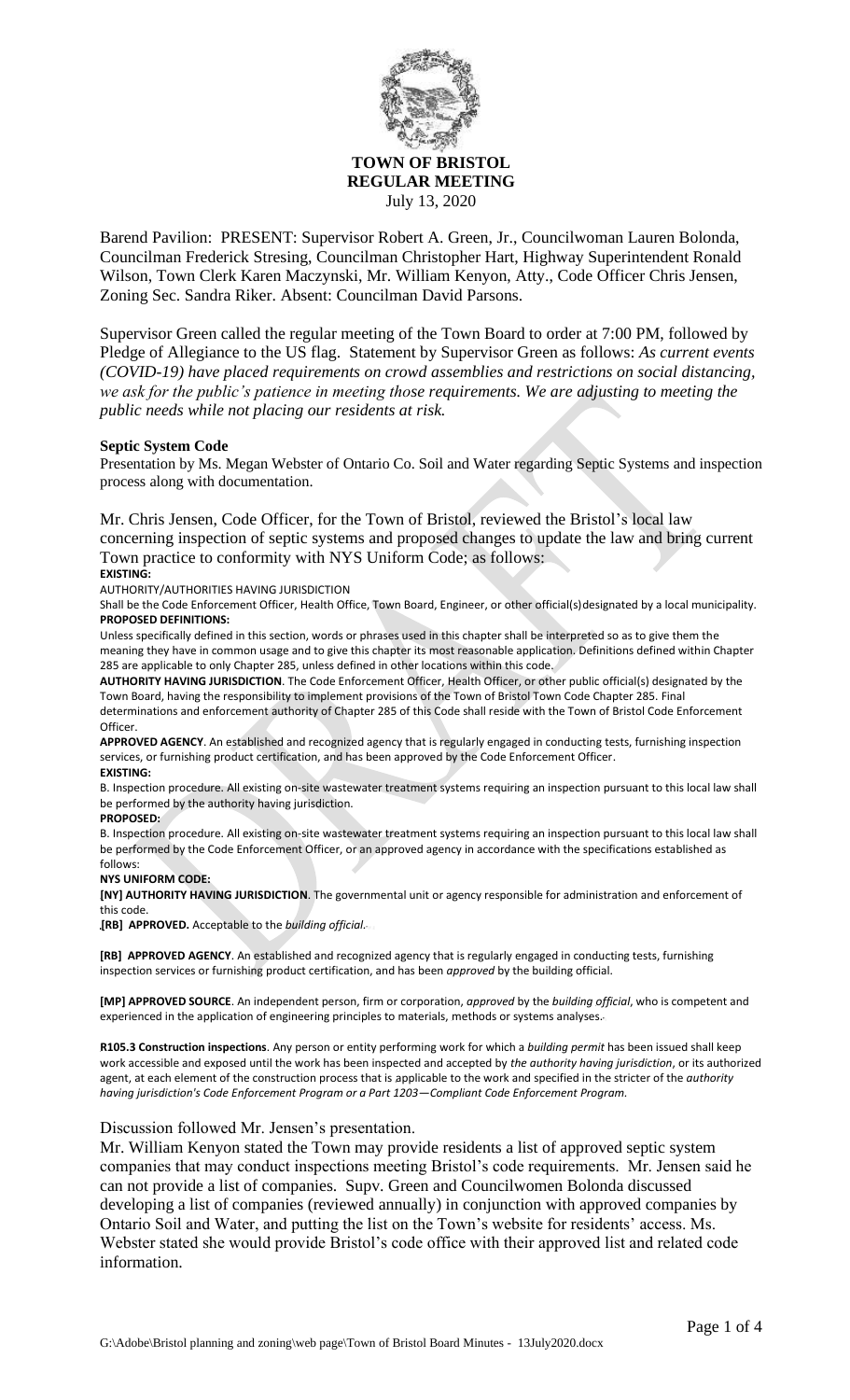- I. A motion was made by Councilman Stresing to accept the June 8, 2020 board minutes, seconded by Councilman Stresing and motion carried.
- II. Audit of the bills, budget transfer, Monthly Report of Supervisor: A motion was made by Councilwoman Bolonda, seconded by Councilman Stresing, and carried to pay the bills, approve budget transfers, and approve the Supervisor's reports for 2020 to date, and carried.

| <b>Abstract 7</b> |                           |           |
|-------------------|---------------------------|-----------|
| General:          | <b>Vouchers 138-168</b>   | 33,105.06 |
| Highway:          | <b>Vouchers 1132-1155</b> | 40,727.55 |

- III. Monthly reports from:
	- A. **Highway**: Superintendent Ron Wilson presented his report July 13, 2020 as follows:

### **HIGHWAY JULY REPORT**

- 1) The week after the  $4<sup>th</sup>$  the highway department was shut down for the most part. One man on the crew worked M, T & W working with the town of Richmond.
- 2) Dust control was put down the week before the  $4<sup>th</sup>$  on the dirt roads.
- 3) I worked with Lisa at NYS DOT (CHIPs) to apply for money from CHIPs, Pave NY and Extreme winter recovery State reimbursements. All but \$900 will be awarded, for a total of: \$161,058.38.
- 4) We will be redoing Forbes road later this summer. Forbes had a problem with the oil last year and that's being done at Suitkotes' expense.
- 5) The grader and excavator are working on South Hill Road widening project.
- 6) We have been working the first mile of South Hill. Trees have been cut down, as needed, to widen the road. A tree surgeon will be cutting trees by the power lines. This coming week we will be working on replacing a driveway culverts and pushing back the ditches on the east side to get the road to width needed.

*-Respectfully submitted Ronald Wilson*

Board discussion followed. The Highway dept. men are also participating in annual "Mine Safety" training. Supv. Green discussed the need to address grinding the brush pile at the transfer station.

B. **Planning Board & Zoning Board of Appeals and Code Office**; Report from Mrs. Sandra Riker.

#### **Planning, ZBA and Code Office Report July 13, 2020**

Planning Board met on July 6<sup>th</sup> for a presentation by Haylee Ferington from GFLRPC regarding the Accelerated Renewable Energy Growth Act and Community Benefits that become law on April 3<sup>rd</sup> in NYS. The Governor has now raised his expectation of renewable energy to be 70% by 2030. She provided us with a PowerPoint presentation and very informative question and answer session. Haylee had reviewed our current Solar Law passed in 2019, thought it was well written but suggested we need to address Battery Storage and creating a standardized siting process. We have asked her to come to the next Town Board meeting and provide you with her information and a chance to ask questions on whether a moratorium should be considered to allow for the update to our current law. At present we do not have a complete application in the Code Office giving us the opportunity to review and make additions to our current law.

**Zoning Board of Appeals-will be meeting on July 21<sup>st</sup> with an area variance application on County** Road 2. They will be meeting in the town hall now that capacity limit has been raised to 50.

**Code Office**-June, 2020 Completions: C of C- 4 New Permits: 11 Inspections: 7 by Chris Jensen Baptist Hill violations- Langer meeting still on hold.

The weekly Code Office meetings continued through June 23rd and Tom Harvey still keeps us updated when there are more changes coming. You can find informational updates under the Covid-19 Banner on the Town Webpage.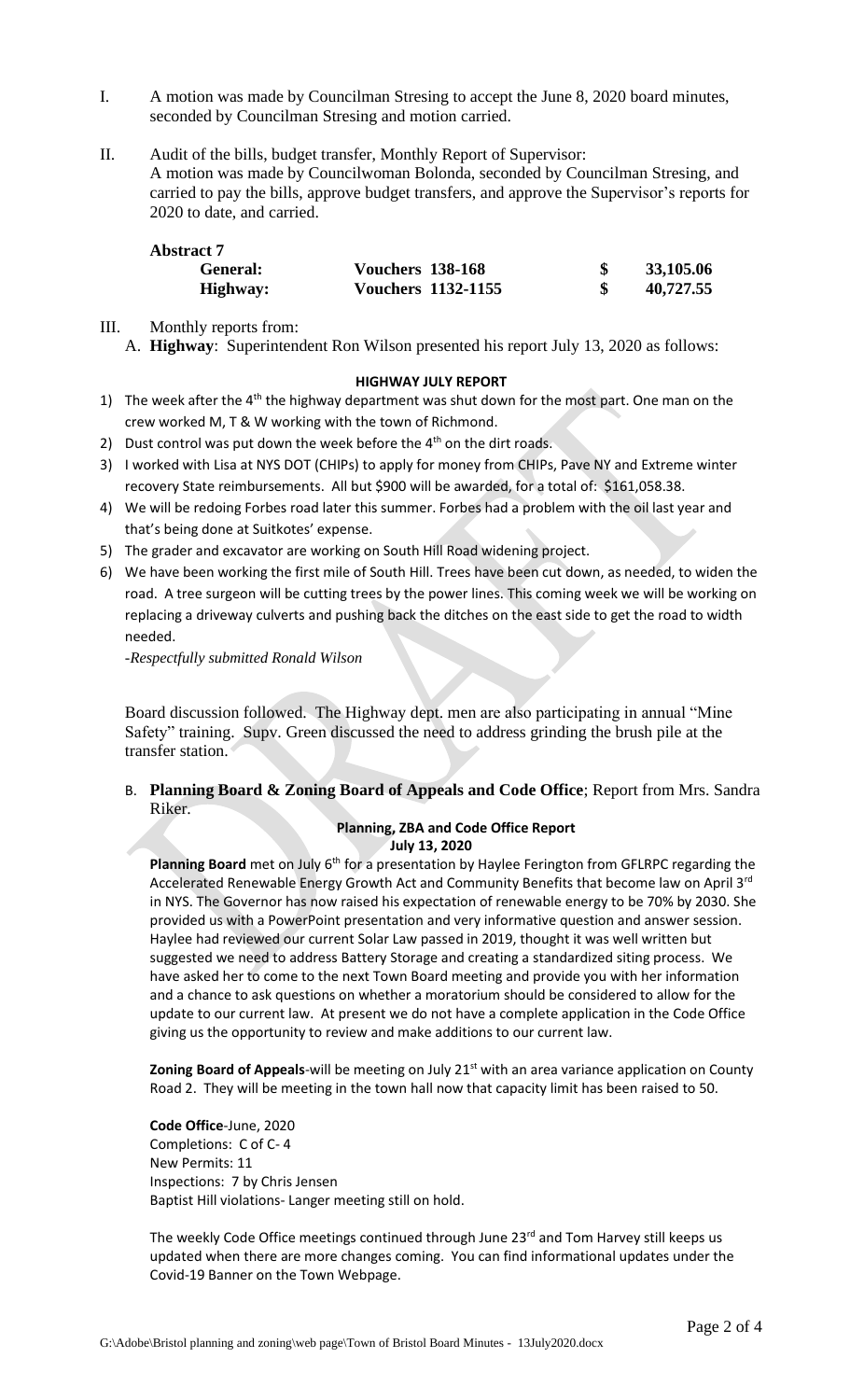General Code 360: Chris, Karen Ellmore and I have continued working on General Code 360 and have asked Barbara Greathead (Gen. Code representative) for an extension to August 25<sup>th</sup>. Barbara said we can have the extension and is willing to teleconference with Karen, Chris and me to help us finish up the remaining questions.

NYMIR Online University-by now all employees should have received an invitation to register for online training use, If you are having trouble logging in or if you have not received the necessary information to login please let me know and I will provide you with the necessary data. NYMIR has offered an online webinar tomorrow at 9 am for sexual harassment training with follow up presentations in the coming weeks. As I am made aware of the registration times, I will forward the information to all of you.

Respectfully submitted, *Sandra Riker* Planning, Zoning, and Code Office Assistant

## C. **Parks/Special Committee**.

Park Commissioner's Report presented by Mr. Stevens as follows: **Park Commissioner's Report July 13, 2020**

Update on the park grant. Nothing to report. Grant is still in effect until 12/21/2021

## **Old Business**

Bristol Fun Day is canceled for 2020

Honeoye scout Ted Cooney has started his Eagle Scout project. Two horseshoe pits are being installed next to the tennis courts. Two benches will also be installed near the pits. The project should be done in a week or so. The eagle Project has been completed.

### **New Business**

The Bristol Share market has made \$229.46 The Playgrounds have been opened and guidelines posted. The Pavilions have been opened and users need to sign an agreement to abide by covid-19 guidelines.

I was informed today that there are three adult soccer games scheduled in the park. July17, 24th and September 11.

Had to fix a broken window in the Barend Pavilion. Malotte Custom Carpentry came within an hour to help replace the window. Got quotes from The Glass Doctor to replace all the windows (13) with tempered or laminated safety glass.

I want to publicly thank Gene Mehlenbacher for his volunteer work in the park. Gene painted the Houseman Pavilion and all the picnic tables under the pavilion. Gene also repaired and painted one of the park benches and painted the facia on the Barend Pavilion. Thank you, Gene, Great work!!  **-Thomas Stevens Park Commissioner** 

Board discussion concerning rules for holding soccer games; no more than 2 spectators per player and following NYS Sport guidelines. Pavilion window glass discussion. Current Barend Pavilion windows meet code requirement. Supv Green requested determining cost for replacing windows versus panes with laminated safety glass.

D. **Town Clerk report**. Mrs. Maczynski presented her report. Total disbursements were \$3,291.75 for the month of June 2020.

Motion by Councilmen Stresing to accept the monthly reports, seconded by Councilwoman Bolonda and carried.

## **IV. Old Business**

Town of Bristol will be hosting the Aug 1<sup>st</sup> Electronic Waste Day drop off at the Town Barns.

**V. New Business A. Tax Settlement**

# **Town of Bristol Tax Settlement Resolution**